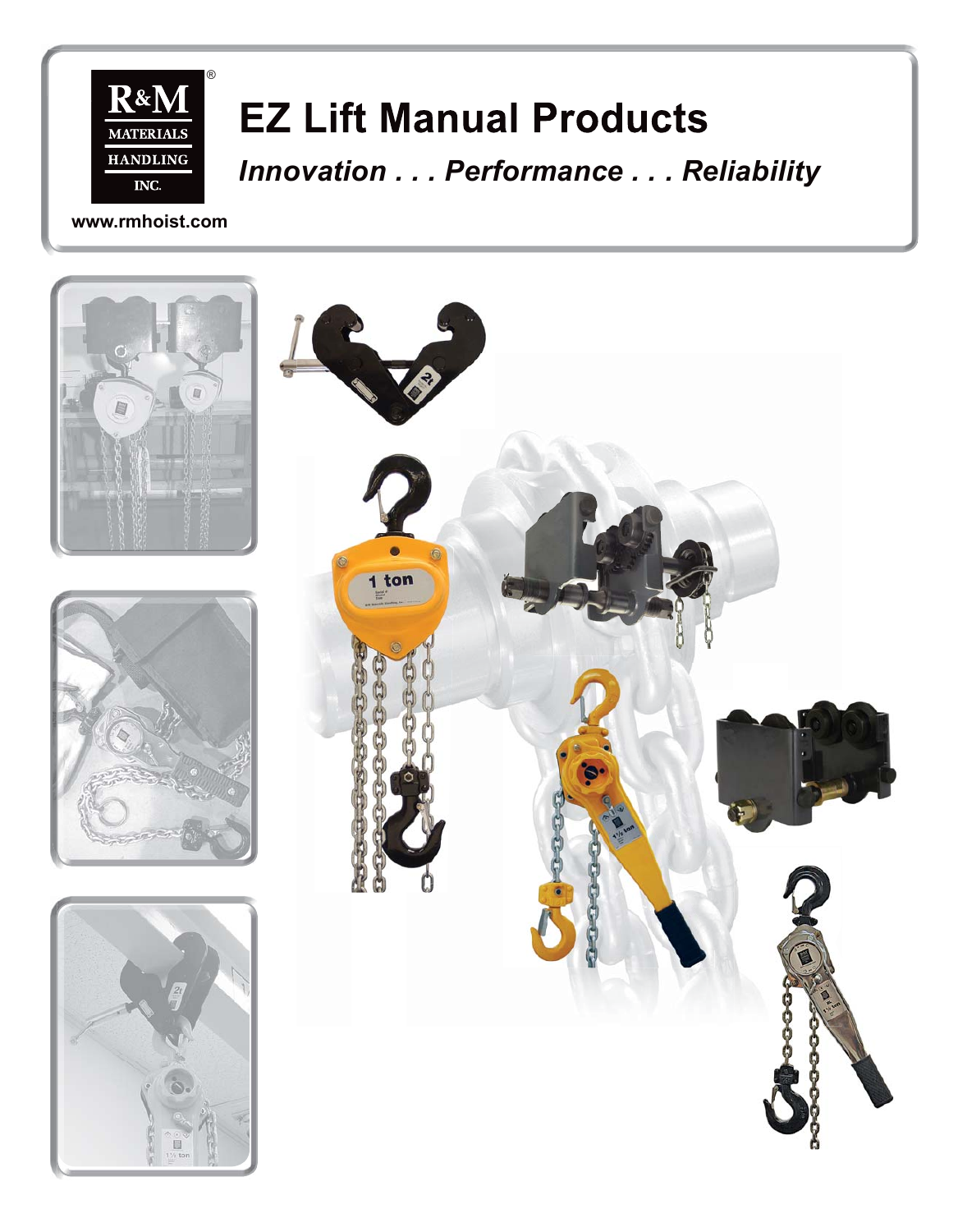## *RM Series II Manual Chain Hoist*

- 10 ft (3 m) standard lift. Hand chain is 2 ft (0.5 m) less than lift. Additional lifts available.
- Overload limiting device to prevent lifting loads beyond rated capacity. (Except 1/4 ton [250 kg] unit).
- High strength, grade 80 alloy steel load chain with galvanized finish for corrosion resistance.
- Hooks are alloy steel, heat treated and equipped with hook latches and inspection points.
- Dual pawl Weston-style brake with two brake friction discs provides four braking surfaces.
- Meets or exceeds international standards, including ASME B30.16.

| <b>Model</b>     | <b>Capacity</b><br>Ton [kg] | <b>Falls</b> | Chain Pull <sup>1</sup><br>Lbs. [N] | Overhaul<br>Ratio <sup>2</sup> | <b>Headroom</b><br>Inch [mm] | Weight **<br>Lbs. [kg] |
|------------------|-----------------------------|--------------|-------------------------------------|--------------------------------|------------------------------|------------------------|
| <b>RMII-250</b>  | 1/4 [250]                   | 1            | 53 [235]                            | 17                             | 11 [280]                     | 14 [6.4]               |
| <b>RMII-500</b>  | $1/2$ [500]                 | 1            | 54 [240]                            | 33                             | 13.6 [345]                   | 25 [11.3]              |
| RMII-1000        | 1 [1000]                    | 1            | 57 [250]                            | 53                             | 14.8 [376]                   | 29 [13]                |
| <b>RMII-1500</b> | 1.5 [1500]                  | 1            | 60 [265]                            | 78                             | 17.4 [442]                   | 40 [17.8]              |
| RMII-2000        | 2 [2000]                    | 1            | 76 [335]                            | 90                             | 18.5 [470]                   | 45 [20.2]              |
| RMII-3000        | 3 [3000]                    | 1            | 84 [372]                            | 106                            | 21.6 [548]                   | 78 [35]                |
| RMII-5000        | 5 [5000]                    | 2            | 81 [360]                            | 197                            | 27.1 [688]                   | 91 [41.3]              |
| <b>RMII-7500</b> | 7.5 [7500]                  | 3            | 84 [372]                            | 296                            | 27.1 [688]                   | 137 [62]               |
| RMII-10000       | 10 [10,000]                 | 4            | 84 [372]                            | 394                            | 30.1 [765]                   | 173 [78.5]             |



Note: Reference Technical Guide for additional dimensional data 1 Effort required to lift rated load.

<sup>2</sup> Ft [m] of hand chain movement required for 1ft [m] of lift.

\*\* Note: Weights shown are for models with 10 ft. (3m) of lift



**Model Capacity**

**Ton [kg] Falls**

#### *RLP Premium Manual Lever Puller*

**Our top of the line lever puller, the compact and versatile RLP has a smooth free wheel ability for ease of chain adjustment when rigging the load.**

> **Nominal**  Lever Effort<sup>1</sup> **Lbs. [N]**

RLP-750 | 3/4 [750] | 1 | 31.5 [140] | 11.0 [280] | 16.5 [7.5] RLP-1500 | 1.5 [1500] | 1 | 49.5 [220] | 16.14 [410] | 26 [11.8] RLP-3000 | 3 [3000] | 1 | 72 [320] | 16.14 [410] | 50 [22.5] RLP-6000 | 6 [6000] | 2 | 77 [340] | 16.14 [410] | 69 [31]

- Standard lift is 5 ft (1.5 m) with additional lifts available.
- High strength, grade 100 alloy steel load chain with galvanized finish for corrosion resistance.
- Hooks are alloy steel, heat treated and equipped with hook latches and inspection points
- Open chain path for simple inspection and cleaning
- Rugged steel construction for durability.
- Operates in tight spaces with 360° handle rotation and a 15° handle recovery.
- Dual pawl Weston-style brake with two friction discs provides four braking surfaces.
- Machined chain sprocket provides smoother, more efficient operation.
- Meets or exceeds international standards, including ASME B30.21.

<sup>1</sup> Effort required to lift rated load \*\* Note: Weights shown are for

models with 5 ft. (1.5m) of lift

**Handle Length Inch [mm]**

**Weight\*\* Lbs. [kg]**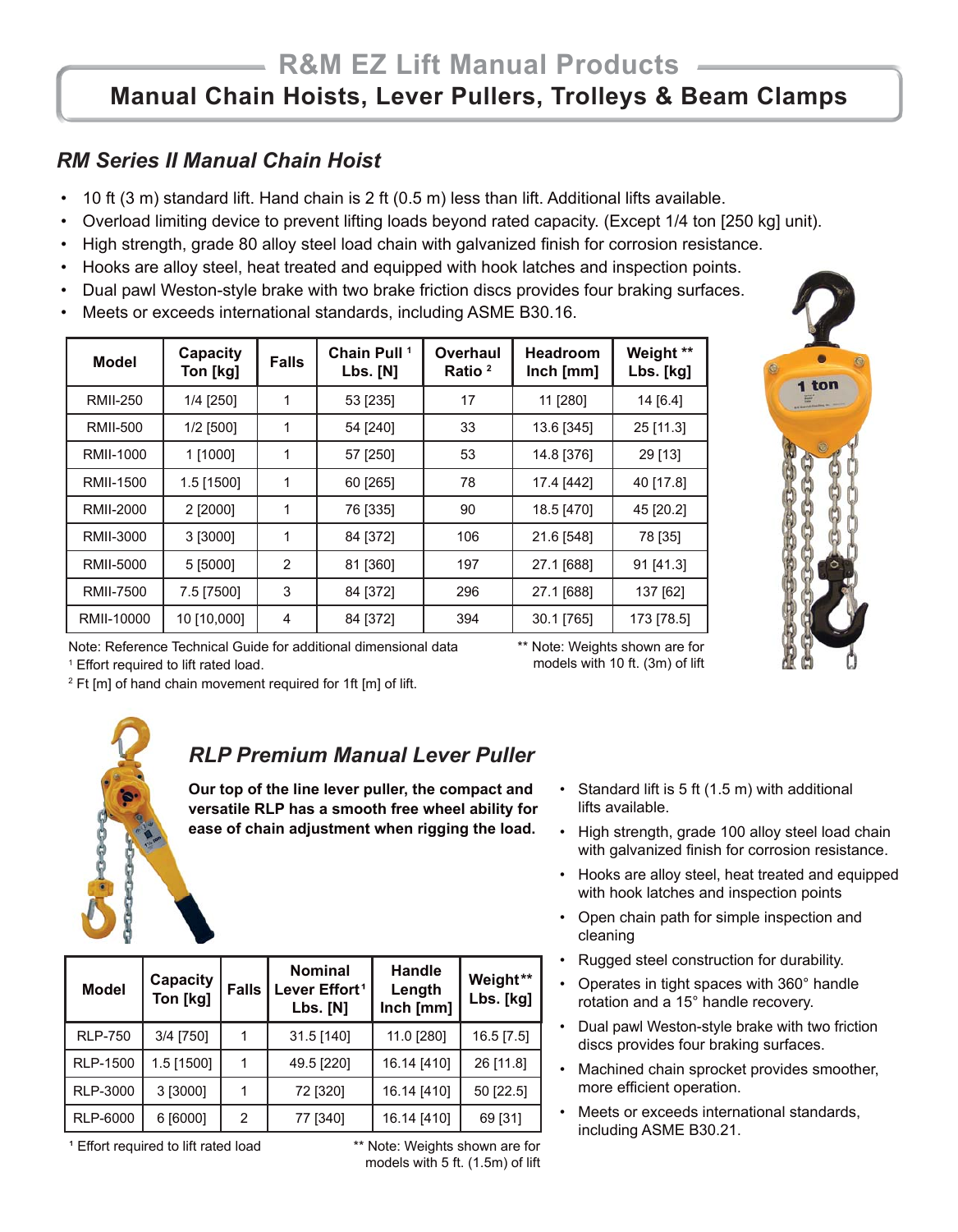#### *RL Manual Lever Puller*

- Standard lift is 5 ft (1.5 m) with additional lifts available.
- High strength, grade 80 alloy steel load chain with galvanized finish for corrosion resistance.
- Steel construction with chrome finish.
- Ideal for construction, maintenance, service and much more.
- 360° handle rotation and rubber grip.
- Hooks are alloy steel, heat treated and equipped with hook latches and inspection points.
- Totally enclosed brake provides protection against dirt.
- Dual pawl Weston-style brake with two friction discs provides four braking surfaces.
- Meets or exceeds international standards, including ASME B30.21.

| <b>Model</b>  | Capacity<br>Ton [kg] | <b>Falls</b> | <b>Nominal</b><br>Lever Effort <sup>1</sup><br><b>Lbs. [N]</b> | Handle<br>Length<br>Inch [mm] | Weight **<br>Lbs. [kg] |
|---------------|----------------------|--------------|----------------------------------------------------------------|-------------------------------|------------------------|
| <b>RL-250</b> | 1/4 [250]            |              | 55 [245]                                                       | $6.61$ [168]                  | 5 [2.1]                |
| <b>RL-750</b> | 3/4 [750]            |              | 55 [245]                                                       | 12.13 [308]                   | 14 [6.2]               |
| RL-1500       | $1.5$ [1500]         |              | 66 [294]                                                       | 16.06 [408]                   | 21 [9.5]               |
| RL-3000       | 3 [3000]             |              | 88 [392]                                                       | 16.46 [418]                   | 45 [20.2]              |

<sup>1</sup> Effort required to lift rated load. \*\*\* Note: Weights shown are for

models with 10 ft. (3m) of lift

*Optional belt pouch with detachable shoulder strap makes the RL Lever Puller extremely versatile and portable. Available only for 1/4 ton unit with 5 ft. lift.*



### *RBC Beam Clamp*

- Versatile jaws designed to mount on a wide range of tapered or flat beams.
- Built-in suspension bar allows for low headroom.
- Easily installed and adjusted by hand.
- Provides temporary or permanent mounting point for hook mounted hoists or lever pullers.
- Designed to minimize stress applied to beam.



| <b>Model</b>    | Capacity<br>Ton [kg] | <b>Beam Flange Width</b><br>Inch [mm] | Weight<br>Lbs. [kg] |
|-----------------|----------------------|---------------------------------------|---------------------|
| <b>RBC-1000</b> | 1 [1000]             | $3 - 9$ [75 - 230]                    | 9[3.9]              |
| <b>RBC-2000</b> | 2 [2000]             | $3 - 9$ [75 - 230]                    | $11$ [5]            |
| <b>RBC-3000</b> | 3 [3000]             | 3 3/16 - 12 9/16 [80 - 320]           | $21$ [9.5]          |
| <b>RBC-5000</b> | 5 [5000]             | 3 9/16 - 12 1/8 [90 - 310]            | 25 [11.3]           |